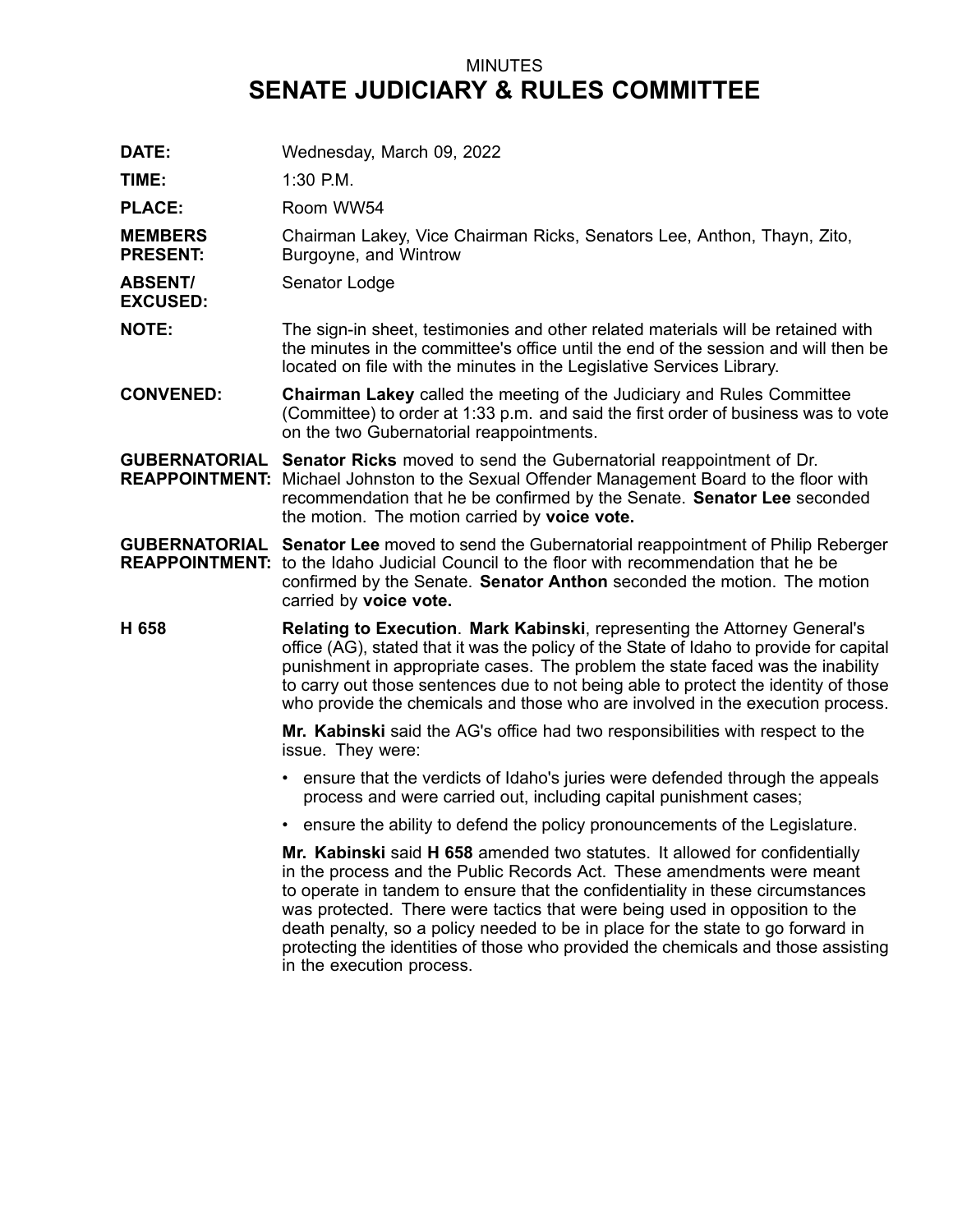**DISCUSSION: Senator Burgoyne** questioned as to why the word "execution" appears before the word "lawful" on pages 1 and 2 of the legislation and wondered if it would affect <sup>a</sup> defendant's rights. **Mr. Kabinski** replied that it was inferred in the statute that it was lawful and the state would not proceed with an execution if it wasn't. **Senator Burgoyne** asked if <sup>a</sup> family brought <sup>a</sup> lawsuit because <sup>a</sup> lethal injection execution was not properly carried out, how would they be able to prove it in court with this confidentiality provision. **Mr. Kabinski** replied that it was not considered with this statute and would need to be addressed in court.

> **Senator Lakey** inquired as to what other states have done in this regard. **Mr. Kabinski** said 19 states have <sup>a</sup> version of <sup>a</sup> confidentiality statute and Idaho's was drafted after looking at the other states' versions.

**Vice Chairman Ricks** asked if other methods were used for executions. **Mr. Kabinski** said that prior to 2009, there was <sup>a</sup> provision in the statute that authorized the use of firing squads, in addition to lethal injection.

The discussion then centered around which states made the drugs that were used for lethal injection executions. **Mr. Kabinski** said the director of the Department of Correction determines the type of chemical to be used. **Senator Burgoyne** asked if the Department makes it known in advance which drugs were going to be used for <sup>a</sup> personal execution. **Mr. Kabinski** said he was aware that some did know ahead of time.

**Josh Tewalt**, Director, Idaho Department of Correction, thanked the Committee for the way they approached this issue. Transparency was available in this process and part of that procedure outlined what was to occur. It defined personnel, credentials, and which chemicals were going to be used. **Mr. Tewalt** said the identity of key people needed to be protected. The department has had <sup>a</sup> hard time getting people to help because there was <sup>a</sup> lack of confidence in the process. The department had been unable to secure the chemicals because there was also <sup>a</sup> lack of confidence from the people who provided them.

**Mr. Tewalt** said the policy question was whether or not the public had an entitlement to that specific information of who supplies chemicals for this particular process. When asked about his thoughts on hanging, the gas chamber, or firing squad, **Mr. Tewalt** said he was not here as an advocate for capital punishment. He was here as the person who was assigned by Idaho Code to develop procedures and policies to carry out that particular process. The lethal drug process had been vetted and upheld by the Supreme Court multiple times. **Mr. Tewalt** stated that when we start looking at whether or not it is appropriate to authorize other methods of execution, consideration must be made on the potential impacts on the people who would have to carry out those executions.

**TESTIMONY: Anne Taylor**, Chief Public Defender, said she serves on the Board of Idaho Association of Criminal Defense Lawyers and is qualified in capital defense as lead counsel to represent those facing <sup>a</sup> case where the state seeks the death penalty. **Ms. Taylor** explained the procedure she applied in the court cases.

> Opposing **H 658** were **Ken Burgess**, representing the Idaho Press Club; **Teresa Molitor**, representing the Idaho Association of Criminal Defense Lawyers; and **Lauren Bramwell,** policy strategist, ACLU.

**Ronald Bush**, <sup>a</sup> retired federal judge, shared some experiences while serving as <sup>a</sup> judge. He suggested that the Committee hold off on taking any action and have an interim committee hear from the people who produce the drugs.

**Robert Dunham**, Executive Director, Death Penalty Information Center, said they do not have <sup>a</sup> position for or against the death penalty, but were critical of the way it was administered (see Attachment 1).